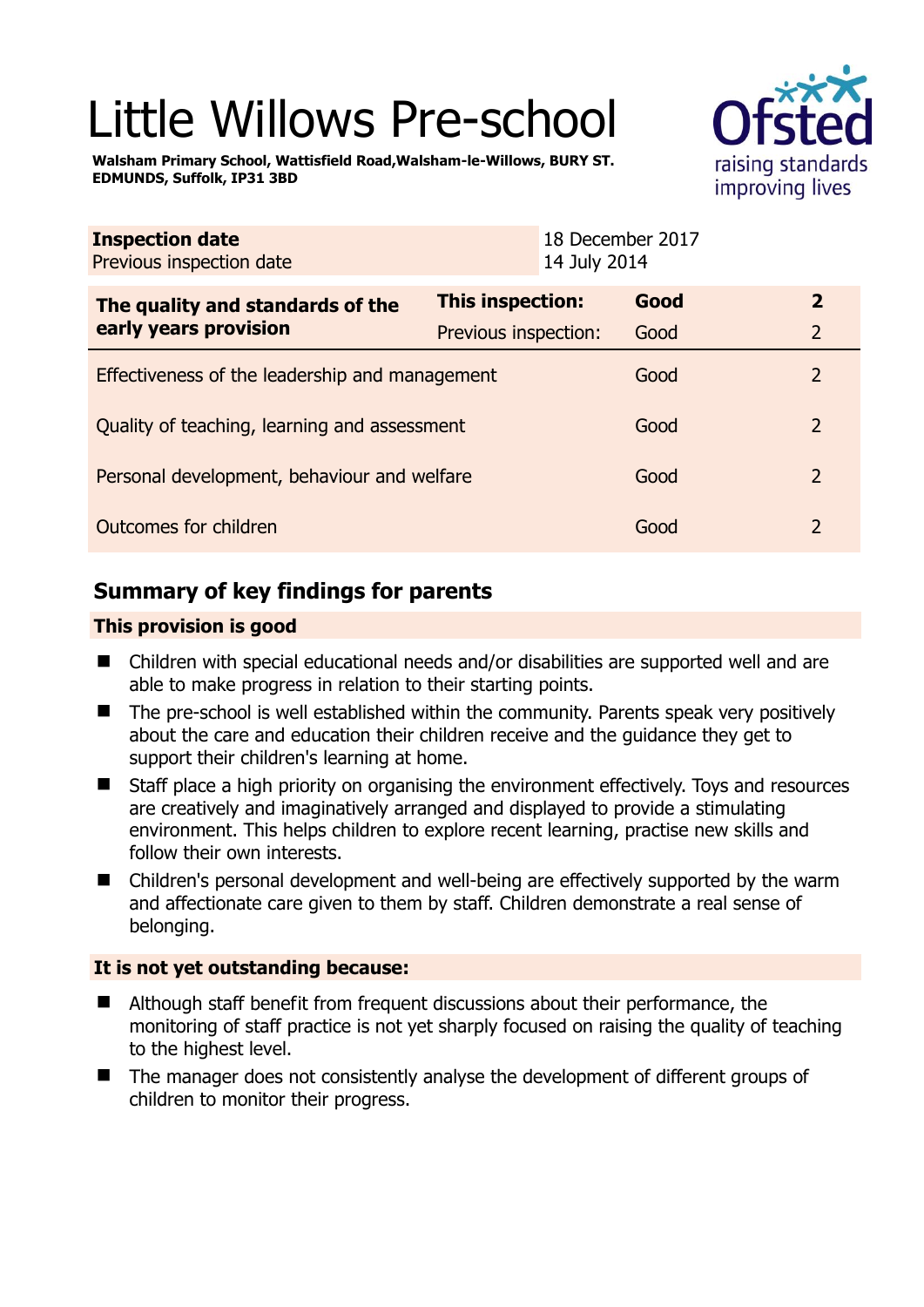# **What the setting needs to do to improve further**

## **To further improve the quality of the early years provision the provider should:**

- enhance the processes for monitoring staff's practice to raise the quality of teaching to the highest level
- $\blacksquare$  strengthen the arrangements for comparing the progress made by different groups of children and check that all groups receive the support they need to maintain their good progress.

## **Inspection activities**

- The inspector observed the quality of teaching during activities indoors and outdoors and assessed the impact this has on children's learning.
- The inspector completed a joint observation with the pre-school deputy manager.
- The inspector spoke with staff and children during the inspection.
- The inspector spoke to several parents during the inspection and took account of their views.
- The inspector held a meeting with the pre-school manager. She looked at relevant documentation and evidence of the suitability of staff working in the pre-school.

## **Inspector**

Ruth Patel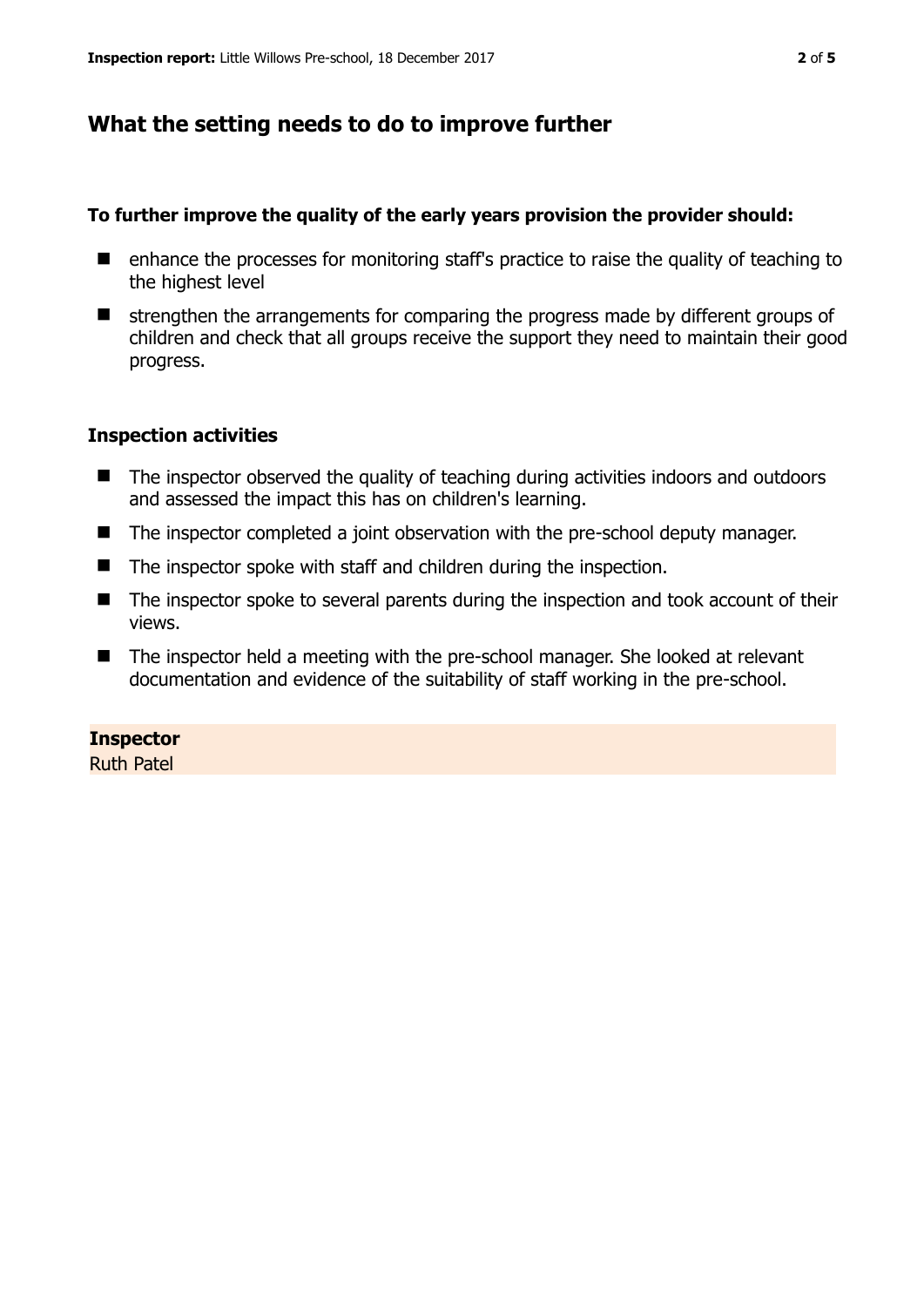## **Inspection findings**

#### **Effectiveness of the leadership and management is good**

Safeguarding is effective. Staff demonstrate a good knowledge of the signs that would give them child protection concerns. They know the procedures to follow should such concerns arise. The committee and management team use their secure understanding of safe recruitment procedures effectively. Overall, the manager supports staff to develop their practice, such as through regular supervision and training. For example, staff use knowledge gained in training to further support children's exploration and learning about the elements. Staff use their good links with the schools that children go on to attend, to support the transition process. The committee and management team have a clear drive for the ongoing development of the pre-school. They evaluate the quality of the service they provide, taking into consideration the views of staff, parents and children.

#### **Quality of teaching, learning and assessment is good**

Staff use their ongoing observations and assessments of children's progress to provide opportunities for children to achieve the next steps in their learning. Children independently explore the safe, welcoming environment. They concentrate well and are keen to join in. They enjoy experimenting with messy play activities and explore dough, water and mud. Staff are skilled at helping children to develop their early literacy skills. For example, children learn to read and write their names in many different situations, such as when they self-register and on their artwork. Children benefit from many opportunities to create and be imaginative. For example, children make reindeer hats, play imaginatively with polar animals in ice and cook food on a pretend campfire.

#### **Personal development, behaviour and welfare are good**

Children behave very well and are praised highly by the staff who are good role models, promoting manners, kindness and mutual respect for all. Children respond well to the routines of the session and know what is expected of them. They develop good personal hygiene skills as they learn how to care for themselves, such as washing their hands before snack. Staff talk to children about healthy food choices as they enjoy their lunch. Children freely access the outdoor area for the majority of each session, which helps to support their understanding of living things in the natural world. They delight in testing out their physical skills on the wide variety of equipment and exploring natural materials as they use sticks and logs to make a pretend campfire.

#### **Outcomes for children are good**

All children, including those who receive funded early education, make good progress in relation to their individual starting points. Children of all ages keenly make their own choices and demonstrate that they are developing skills which help them continue to be active and experimental learners. They readily engage in conversation and express themselves confidently. They count and recognise some numbers. Children are well prepared for their next stages in learning and the eventual move on to school.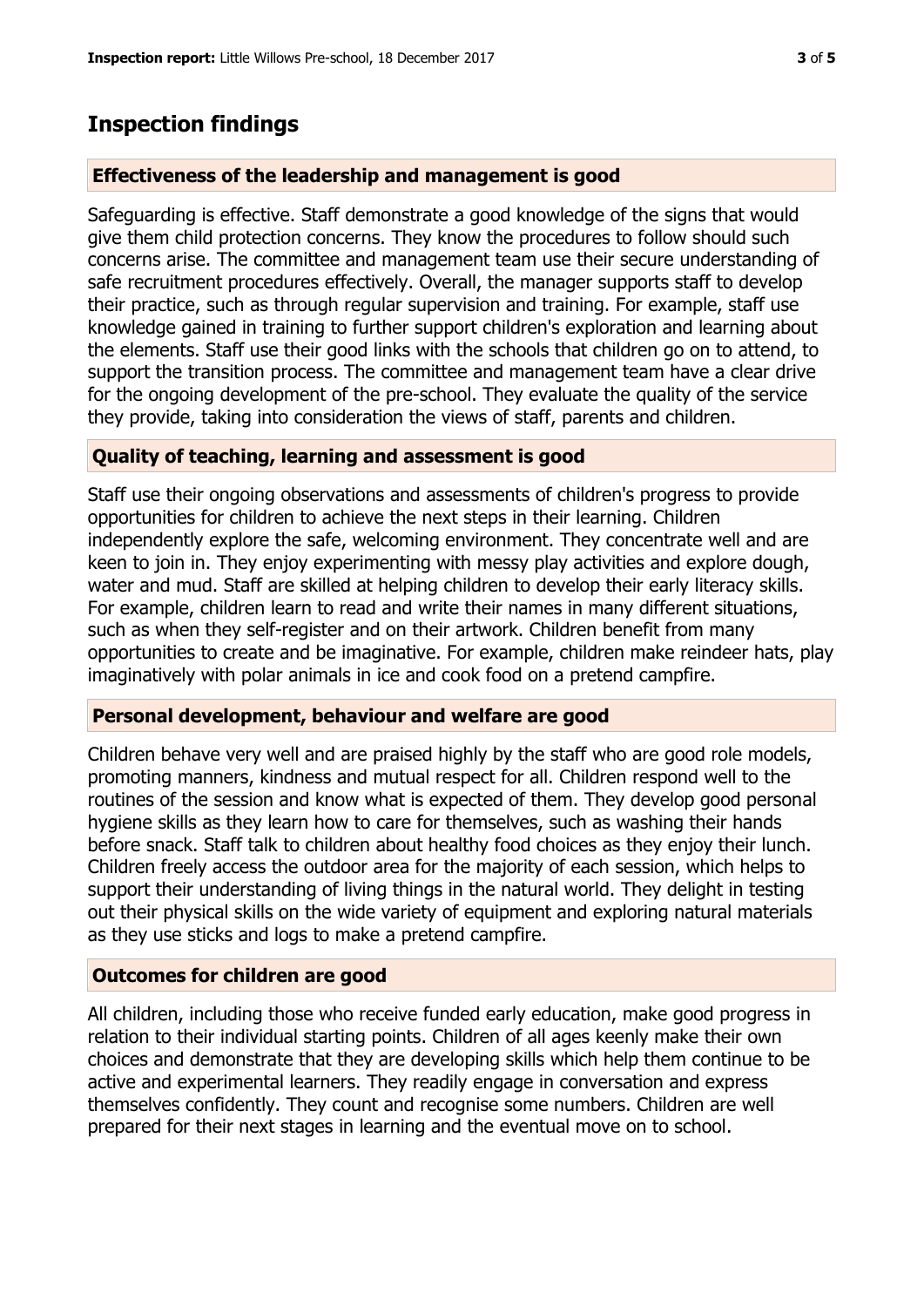# **Setting details**

| Unique reference number                             | 251564                                                                               |  |
|-----------------------------------------------------|--------------------------------------------------------------------------------------|--|
| <b>Local authority</b>                              | <b>Suffolk</b>                                                                       |  |
| <b>Inspection number</b>                            | 1103298                                                                              |  |
| <b>Type of provision</b>                            | Sessional provision                                                                  |  |
| Day care type                                       | Childcare - Non-Domestic                                                             |  |
| <b>Registers</b>                                    | Early Years Register, Compulsory Childcare<br>Register, Voluntary Childcare Register |  |
| Age range of children                               | $2 - 5$                                                                              |  |
| <b>Total number of places</b>                       | 20                                                                                   |  |
| Number of children on roll                          | 36                                                                                   |  |
| Name of registered person                           | Little Willows Pre-School Committee                                                  |  |
| <b>Registered person unique</b><br>reference number | RP523457                                                                             |  |
| Date of previous inspection                         | 14 July 2014                                                                         |  |
| <b>Telephone number</b>                             | 01359 258702                                                                         |  |

Little Willows Pre-school opened in 1974. The pre-school employs seven members of childcare staff. Of these, all hold appropriate early years qualifications between level two and five. The pre-school opens from Monday to Friday, term time only. Sessions are from 8.45am until 2.45pm. The pre-school offers a breakfast club from 8am until 8.45am and an after school club from 2.45pm until 5.30pm. The pre-school provides funded early education for two-, three- and four-year-old children.

This inspection was carried out by Ofsted under sections 49 and 50 of the Childcare Act 2006 on the quality and standards of provision that is registered on the Early Years Register. The registered person must ensure that this provision complies with the statutory framework for children's learning, development and care, known as the early years foundation stage.

Any complaints about the inspection or the report should be made following the procedures set out in the guidance 'Complaints procedure: raising concerns and making complaints about Ofsted', which is available from Ofsted's website: www.gov.uk/government/organisations/ofsted. If you would like Ofsted to send you a copy of the guidance, please telephone 0300 123 4234, or email enquiries@ofsted.gov.uk.